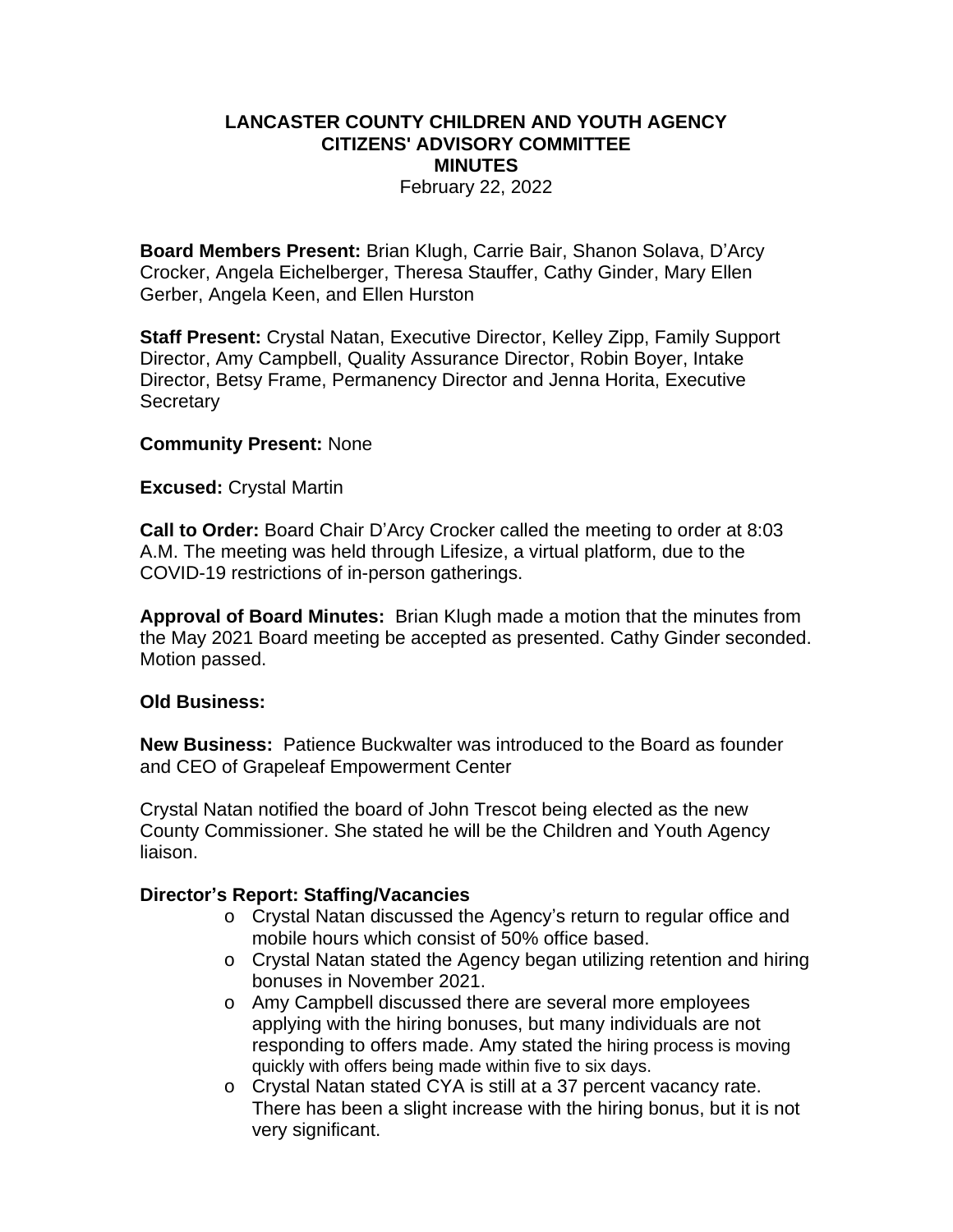o Crystal Natan discussed how some County offices are making more money causing it to be challenging to retain employees within the Agency. Several employees have moved to other County offices where they are being paid more.

# **Agency Goals and Initiatives**

- o Crystal Natan stated the Family First Prevention Act is currently underway. Crystal Natan and Amy Campbell are working to implement new preventative programs.
- o Crystal Natan discussed how a Request for Proposal is necessary for any entity. Crystal Natan stated the entity will apply and then a small group of County employees will look through submissions and then one of the entities will be selected to assist with evidencebased programs and preventative services.
- o Crystal Natan stated CYA is utilizing a new Youth Intervention Center case review. The review was created to establish better communication between CYA and YIC staff.
- o Crystal Natan stated a representative from BHDS, JPO, CASA, and GALS sitting in on the meetings.
- o Crystal Natan discussed that all CYA staff have been trained in the Dual Status Youth Initiative between JPO and CYA.
- o Crystal Natan discussed the continued working with Work Wisdom. She addressed the next generation program where Supervisors are being trained in the event anyone from the Management Team retires.
- o Crystal Natan discussed changes occurring in the office. She cited office sharing and alternative ways to save space.
- o Crystal Natan discussed the annual audit will be occurring in two weeks, March 2022.
- o Crystal Stated the audit results are returned to the Agency within about two weeks.

# **Court System**

- o Crystal Natan stated there have been a lot of changes requested from the Courts.
- o Crystal Natan stated it can be challenging to stay true to the job duties and follow through on their requests.
- o Crystal Natan addressed CYA is struggling with the Courts in their view of the Agency's work. There seems to be a harsher view of the Agency.
- o Crystal Natan stated CYA is working to implement the changes requested by the Court.

# **Upcoming Events:** None

# **Announcements:** None

# **Public Comment:** None